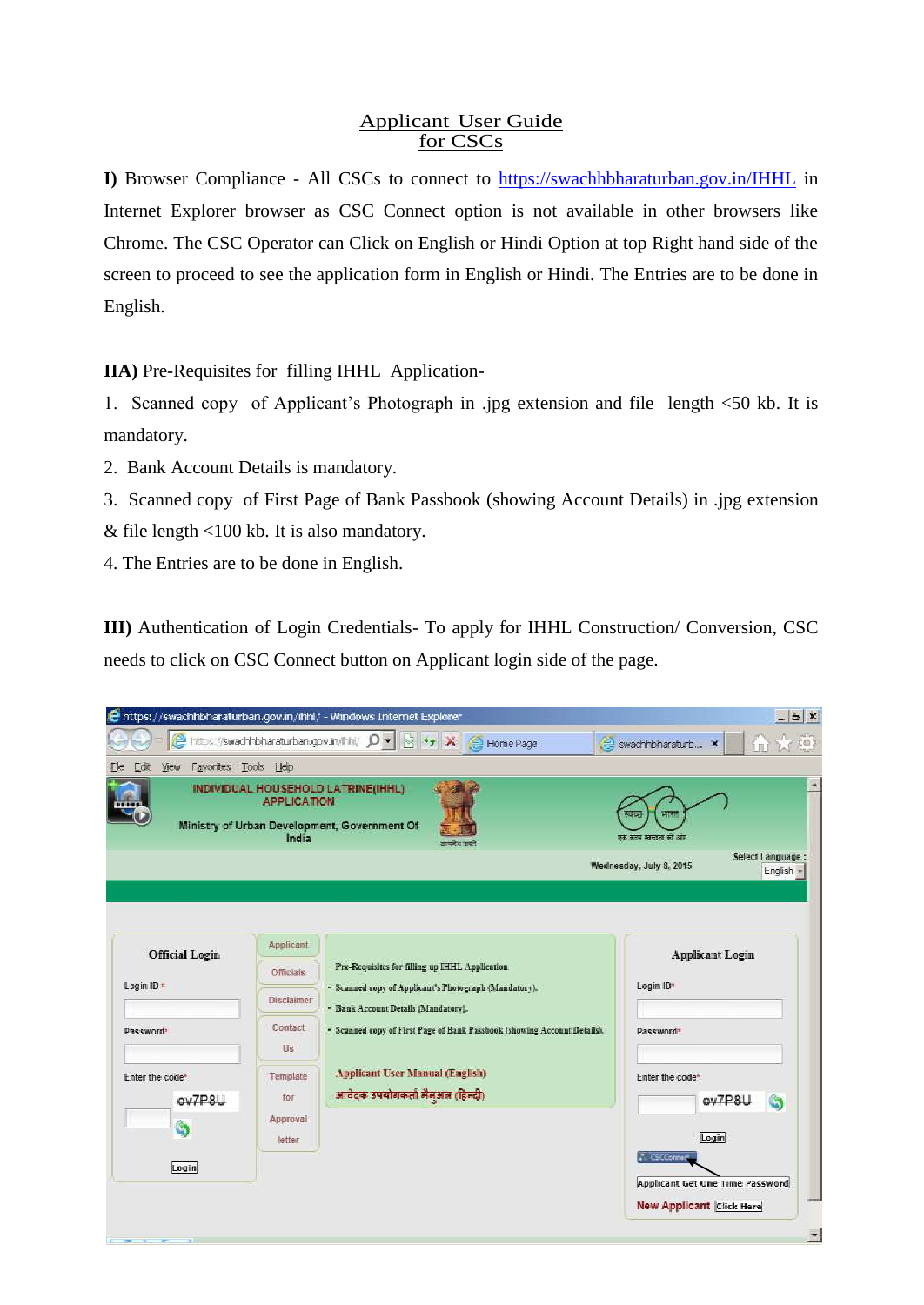This CSC operator will be taken to CSC Portal for user Authentication, and CSC operator may complete the necessary formalities as per next screen displayed below.



When CSC operator types in CSCID, Password & Captcha, the CSC Portal verifies the same and returns authenticated credentials to swachhbharaturban.gov.in portal which will then allow the CSC operator into the IHHL application as an applicant for filling up form on behalf of citizens.

**IV)** After successful login authentication on CSC Portal the CSC Operator is sent to IHHL application menu options for Application Entry form submission and Constructed Toilet Photo Upload.

**IV A)** Application Entry - In the First Option Apply, CSC Login details is displayed in Account Detail section of IHHL Application Form. CSC Operator needs to fill all the information related to the applicant as required in form.

# (A) In Geographical Particulars

1. State –State Name is displayed as per CSC details received for allowing entry of applications belonging to this state.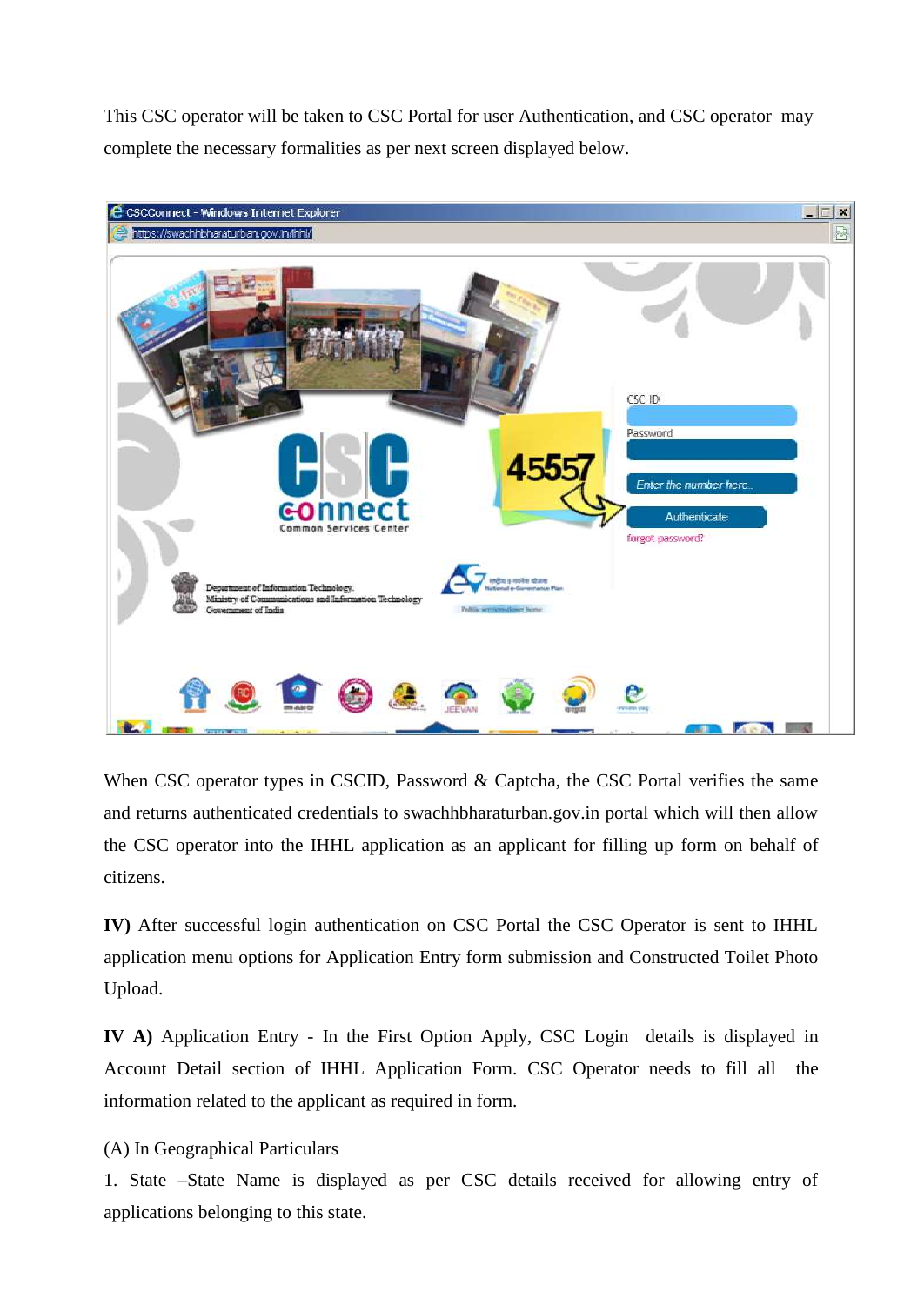2. District – Displays List of Districts in above State. Please Select the District from the list to which the Applicant belongs.

3. ULB Name- After selecting District, click on ULB Name list to display all Urban Local Bodies of this District. Please select ULB Name from list to which the Applicant belongs.

4. Ward No. – After selecting ULB Name, click on Wards list belonging to the selected ULB Name. Please select the Ward No. from the list to which the Applicant belongs. If Applicant's Ward No is not displayed in the list please contact ULB Authority to get it added through the website [https://swachhbharaturban.gov.in.](https://swachhbharaturban.gov.in/)

**Note** - All ULBs are again requested to please check the Wards' list in [https://swachhbharaturban.gov.in](https://swachhbharaturban.gov.in/) by going to State/Cities Option then City Level Information submenu option and click on Ward Name /No. There Select the State, District & ULB & then click on Search Button. If Number of wards are less, please get them added ASAP, if more send a mail to [sbm-mud@nic.in](mailto:sbm-mud@nic.in) for removing the wards. This is urgent, otherwise the citizens have to come back another day to CSC for getting their applications entered online. Every day once the wards list is being updated into IHHL application from the swachhbharaturban.gov.in website.

For adding the wards the nodal officer has to login to [https://swachhbharaturban.gov.in](https://swachhbharaturban.gov.in/) website and follow the procedure listed above.

| Welcome - CSC MEMBER                                                                                                                             |                               |                                        | Wednesday, July 8, 2015                             |        | Select Language: |
|--------------------------------------------------------------------------------------------------------------------------------------------------|-------------------------------|----------------------------------------|-----------------------------------------------------|--------|------------------|
| <b>Status</b><br>Apply                                                                                                                           |                               |                                        |                                                     |        | English -        |
|                                                                                                                                                  |                               |                                        |                                                     |        |                  |
| Name<br><b>CSC MEMBER</b>                                                                                                                        |                               | ACCOUNT DETAIL<br><b>Mobile Number</b> |                                                     |        |                  |
| Email                                                                                                                                            | shakyapra234[at]gmail[def]com | Address                                |                                                     |        |                  |
| ID Type                                                                                                                                          |                               | ID Number                              |                                                     |        |                  |
|                                                                                                                                                  |                               |                                        | INDIVIDUAL HOUSEHOLD LATRINE(IHHL) APPLICATION FORM |        |                  |
| 1. * Indicate Mandatory fields 2. Photograph should be in jpg formut and size should be less than 50kh. 3. Passbook copy should be in jpg format |                               |                                        |                                                     |        |                  |
|                                                                                                                                                  |                               |                                        |                                                     |        |                  |
| and size should be less than 100kh.                                                                                                              |                               |                                        |                                                     |        |                  |
|                                                                                                                                                  |                               |                                        |                                                     |        |                  |
|                                                                                                                                                  |                               | (A)Geographical Particulars            |                                                     |        |                  |
| ī.<br>State <sup>*</sup>                                                                                                                         | Sikkim                        |                                        |                                                     |        |                  |
| ă.<br>District <sup>+</sup>                                                                                                                      |                               | Select-                                |                                                     |        |                  |
| ULB Name <sup>+</sup><br>з.                                                                                                                      |                               | Select                                 |                                                     |        |                  |
| Ward No. <sup>+</sup><br>4.                                                                                                                      |                               | Select-                                |                                                     |        |                  |
|                                                                                                                                                  |                               | (B) Toilet Owner's Particulars         |                                                     |        |                  |
| Name of Applicant <sup>+</sup><br>1.                                                                                                             |                               |                                        | 2<br>Gender <sup>®</sup>                            | Select |                  |
| Father/Husband's name+<br>з.                                                                                                                     |                               |                                        | Mobile No.+<br>Ł                                    |        |                  |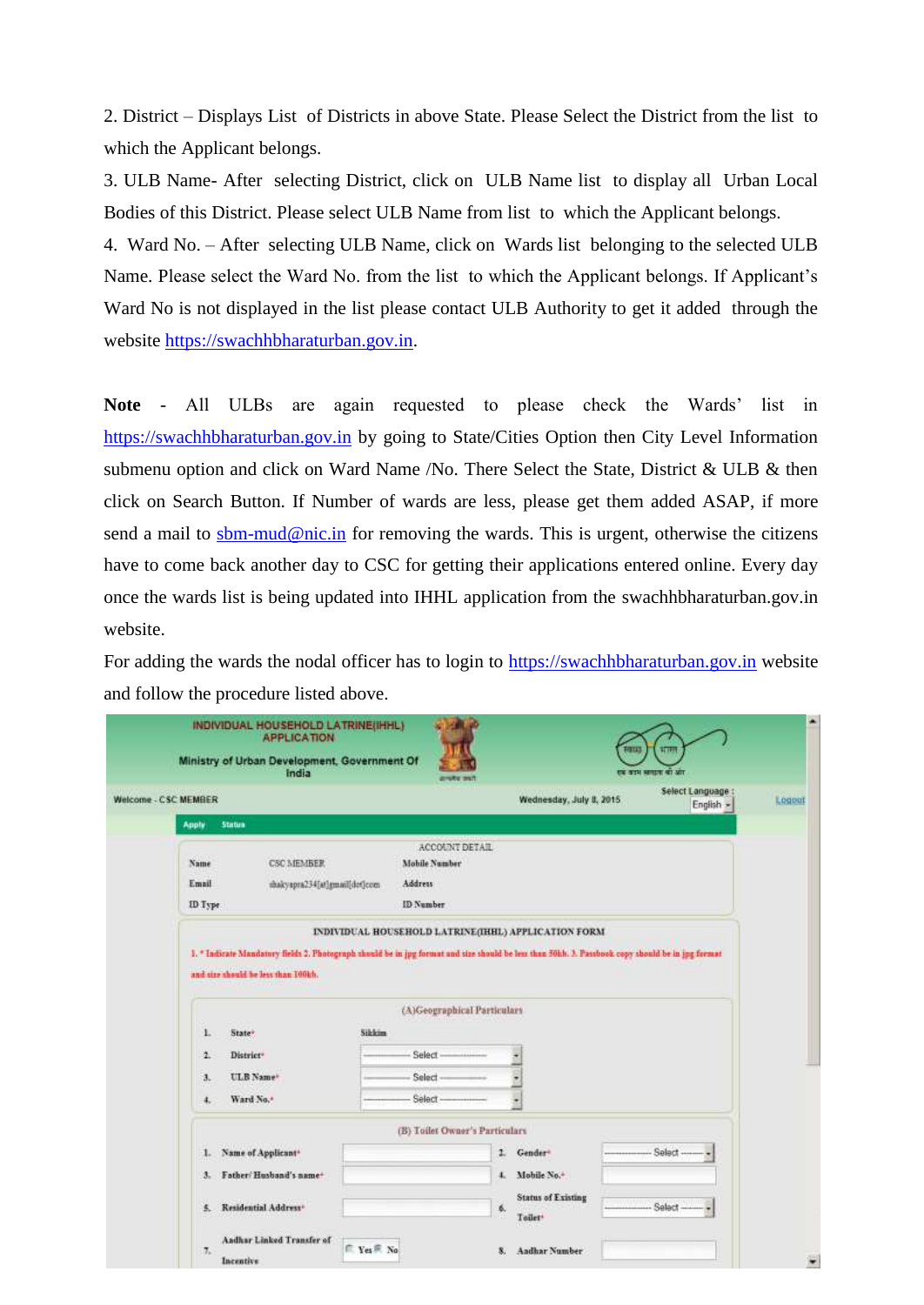(B) Toilet Owner's Particulars

1. Name of Applicant – Please enter Applicant Name. It is mandatory.

2. Gender – Please select Gender (Male/Female) of Applicant from the list. It is mandatory.

3. Father/ Husband's Name- Please enter Father/Husband's Name of Applicant. It is mandatory.

4. Mobile No – Please enter 10 digits Mobile No of the Applicant for further communication like status of Applicant's Application form processing etc. It is mandatory.

5. Residential Address- Please enter residential address of the Applicant. It is mandatory.

6. Status of Existing Toilet- Please click on status to display the list. Please select one of the options. It is mandatory.

7. Aadhar Linked Transfer of Incentive- Please select an option from the list (Yes/No). Default given is No. *This field is De-Activated.*

8. Aadhar Number- Please enter 12 digits Aadhar Number of Applicant. It is optional.

9. Bank Account Details

a. IFSC Code- Please select IFSC Code as per IFSC Code given in passbook of account holder and click on Search. The following details are displayed. Please check that the Name of Bank, Bank City, Bank Branch Name are in order. If no information found, revisit what you have written. As it is alphanumeric, many times  $O & 0$  are interchanged. If still no record found, Contact your ULB Authority with IFSC Code, Name of Bank, Bank City & Bank Branch Name with scanned copy of passbook first page of the account holder for verification. Please give 24 Hours to see updated details.

e. Account Number- Please enter Account Number of the Applicant. It is mandatory.

f. Confirm Account Number- Please enter Applicant's Account Number again to confirm that Account Number is not wrongly entered. It is mandatory. Cut and Paste is disabled. This has been done to crosscheck & prevent typing mistake on the part of the operator.

g. Passbook First Page scanned Copy- Upload scanned copy of Passbook first page which show account holder details. Scanned copy should be in jpg format and size should be less than 100KB. It is Mandatory.

10. Photograph of Applicant – Please upload Photograph of the Applicant with clear visibility. Photograph should be in jpg format and size should be than 50KB. It is mandatory.

11. Do You want to avail bulk construction of toilets by the ULB through contractor/ Self Help Groups if available – Please select from list (Yes/No). Default given is No. It is mandatory.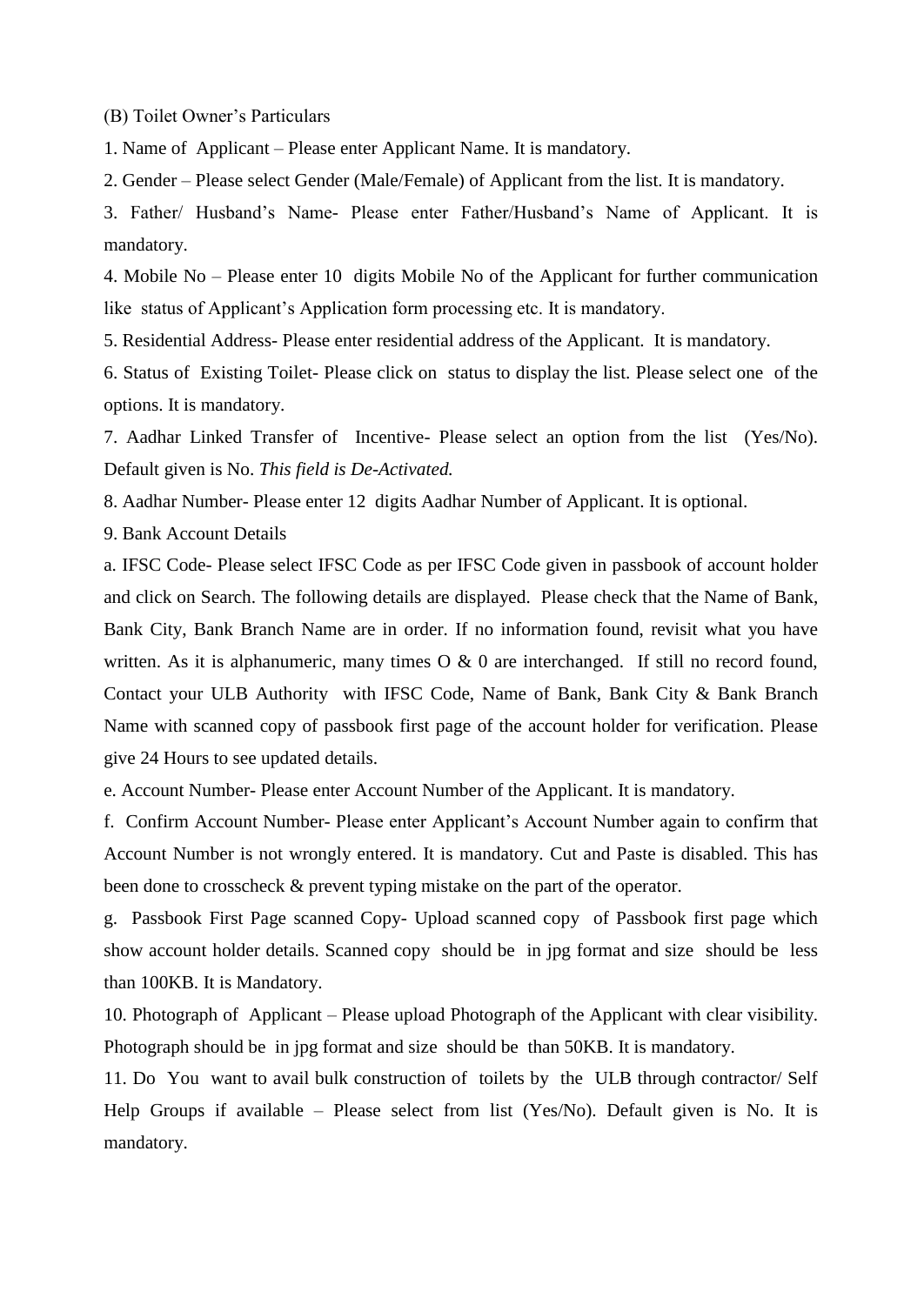| Edit<br>View | Favorites                         | Tools Help                                                                                                    |                                                                                                 |                    |                                                                                                                                                 |                   |   |
|--------------|-----------------------------------|---------------------------------------------------------------------------------------------------------------|-------------------------------------------------------------------------------------------------|--------------------|-------------------------------------------------------------------------------------------------------------------------------------------------|-------------------|---|
|              |                                   |                                                                                                               | (B) Toilet Owner's Particulars                                                                  |                    |                                                                                                                                                 |                   | ۰ |
|              | 1.<br>з.<br>5.<br>7,<br>Incentive | Name of Applicant <sup>+</sup><br>Father/Husband's name*<br>Residential Address-<br>Aadhar Linked Transfer of | E Yes <sup>E</sup> No                                                                           |                    | Gender*<br>2.<br>Mobile No. <sup>®</sup><br>c<br><b>Status of Existing</b><br>虱<br>Tollee <sup>®</sup><br><b>Aadhar Number</b>                  | Select-<br>Select |   |
|              | 9.<br>IFSC Code:                  | <b>Bank Account Details</b><br>Account Number®                                                                | Note: 1. The funds will be transferred through Electronic Transfer.                             |                    | Search<br>Confirm Account Number+                                                                                                               |                   |   |
|              | copy+                             | Pattbook First Page Scanned<br>10. Photograph of Applicant <sup>+</sup>                                       |                                                                                                 | Browse.<br>Browse. | Paubook copy should be in jug farmat and size cheald be less<br>than 100kh.<br>Photograph should be in jpg formut and size should be less thou- |                   |   |
|              |                                   | Groups if available <sup>4</sup>                                                                              | 11. Do You want to avail bulk construction of toilets by the ULB through contractor / Self Help |                    | <b>SILL</b>                                                                                                                                     | Tes F No          |   |
|              |                                   |                                                                                                               |                                                                                                 | Apply              |                                                                                                                                                 |                   |   |

Once the entry is over the operator clicks on Apply. A Confirmation is asked for, before next page is displayed for Payment Processing. If the operator cancels the confirmation he is brought back to the original form for modifications before submission.

| INDIVIDUAL HOUSEHOLD LATRINE(IHHL) APPLICATION<br>Ministry of Urban Development, Government Of India |                              | <b>BINKI WIT</b>                                                                                                                                                                                                                                                                                                                                                                                                   |                        |                                    |
|------------------------------------------------------------------------------------------------------|------------------------------|--------------------------------------------------------------------------------------------------------------------------------------------------------------------------------------------------------------------------------------------------------------------------------------------------------------------------------------------------------------------------------------------------------------------|------------------------|------------------------------------|
|                                                                                                      |                              |                                                                                                                                                                                                                                                                                                                                                                                                                    | Thursday, July 5, 2015 | Select Language : English =        |
| Name:<br>Name of Applicant<br>Meble No.                                                              | m <sub>2</sub><br>8978777879 | Pices: do not use Back/Forward/Refinds batton of yone Browser during this process.<br>I'SC ID<br>Father Husband's name attack<br>Note: No money areds to be paid by Applicant to CSC for filling this form. This service is paid for by Minister of Urban Development<br>र मान है : अमेहम को इस अमेहम के लिए कोई मैंना नहीं होता है। इस सेवा का मुख्यान राष्ट्री मिनाफ़ संकाल हालस मुखाबर किया जाना है।<br>Proceed |                        |                                    |
|                                                                                                      |                              |                                                                                                                                                                                                                                                                                                                                                                                                                    |                        | @2014. Software opplication Design |
|                                                                                                      |                              |                                                                                                                                                                                                                                                                                                                                                                                                                    |                        |                                    |

**V)** Payment Processing – On confirmation following screen is displayed.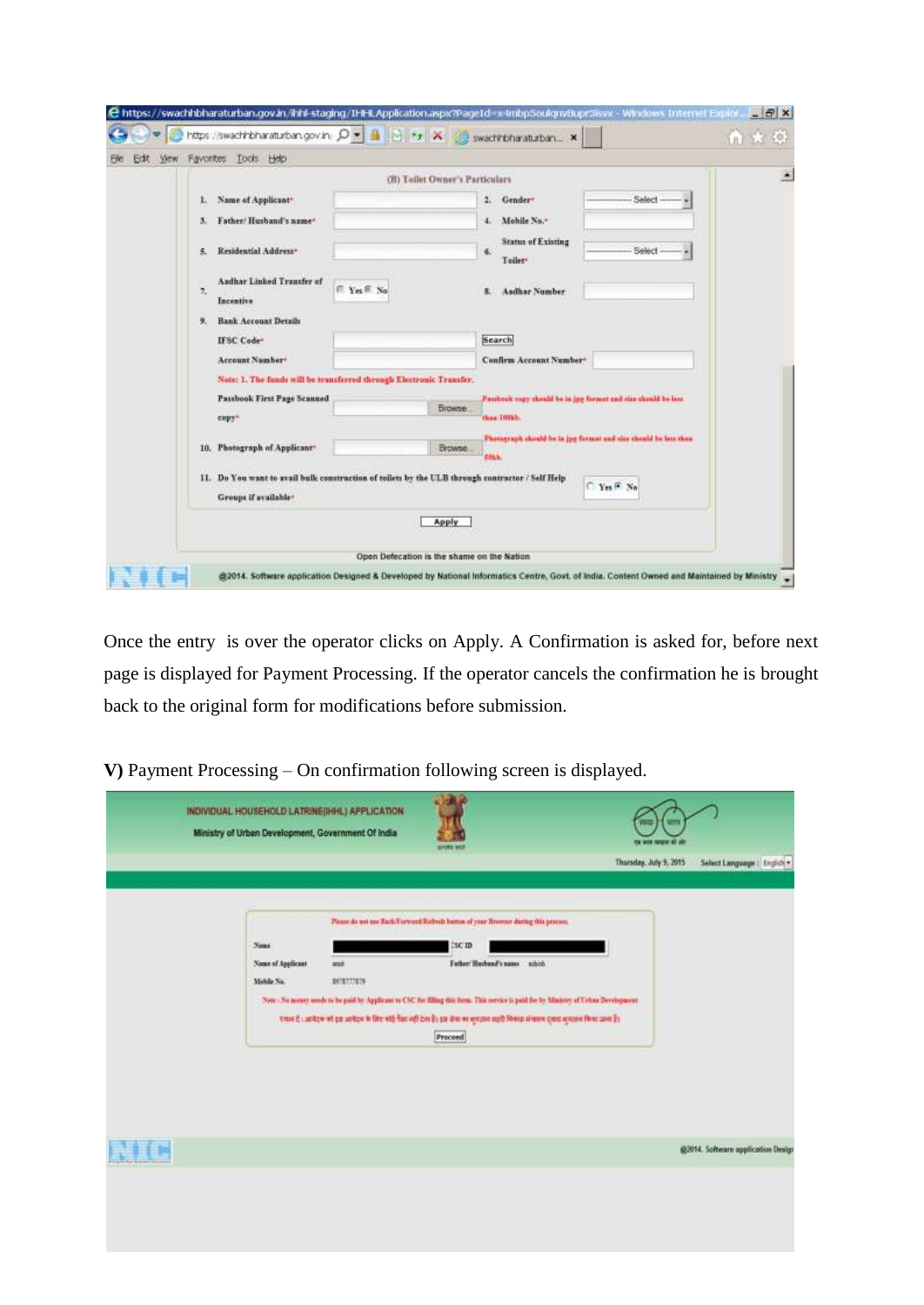The CSC Operator needs to click on Proceed Button, which takes him to the CSC Portal for Payment Verification. CSC ID is displayed and the CSC operator has to give the wallet password and accept the terms of use before click on Pay Now.

**Note - No money is to be taken from Citizens for the application entry by the CSC Operator. Money for IHHL application entry is being paid by Ministry of Urban Development.**

| time, Phase 1<br>SwachhBharat<br>ar<br>15<br>$\text{Amount(Re.)}$<br>ニコムウ<br>get to<br><b>WARD AND</b><br>weist housed search<br>$\overline{\mathbb{M}}$ I have read & accepted terms of use.<br>This payment asiation is awared using 128 St SSL encryption |  | <b>PAYMENT DETAILS</b> |  |
|--------------------------------------------------------------------------------------------------------------------------------------------------------------------------------------------------------------------------------------------------------------|--|------------------------|--|
|                                                                                                                                                                                                                                                              |  |                        |  |
|                                                                                                                                                                                                                                                              |  |                        |  |
|                                                                                                                                                                                                                                                              |  |                        |  |
|                                                                                                                                                                                                                                                              |  |                        |  |

**VI)** Application Submission Completion - Once the CSC enters the Wallet Password, Double Verification takes place between the Swachhbharaturban.gov.in portal and CSC portal, and once the same is completed, the operator is taken to the next screen to print the acknowledgement slip for the applicant. At this point, the application is submitted successfully.

**NOTE - As the CSC Operator is being paid for the printing also, no amount should be charged from applicant and one printout has to be mandatorily given to the applican**t. If by chance the print could not be given there is also a print button on the screen for reprinting the acknowledgement slip.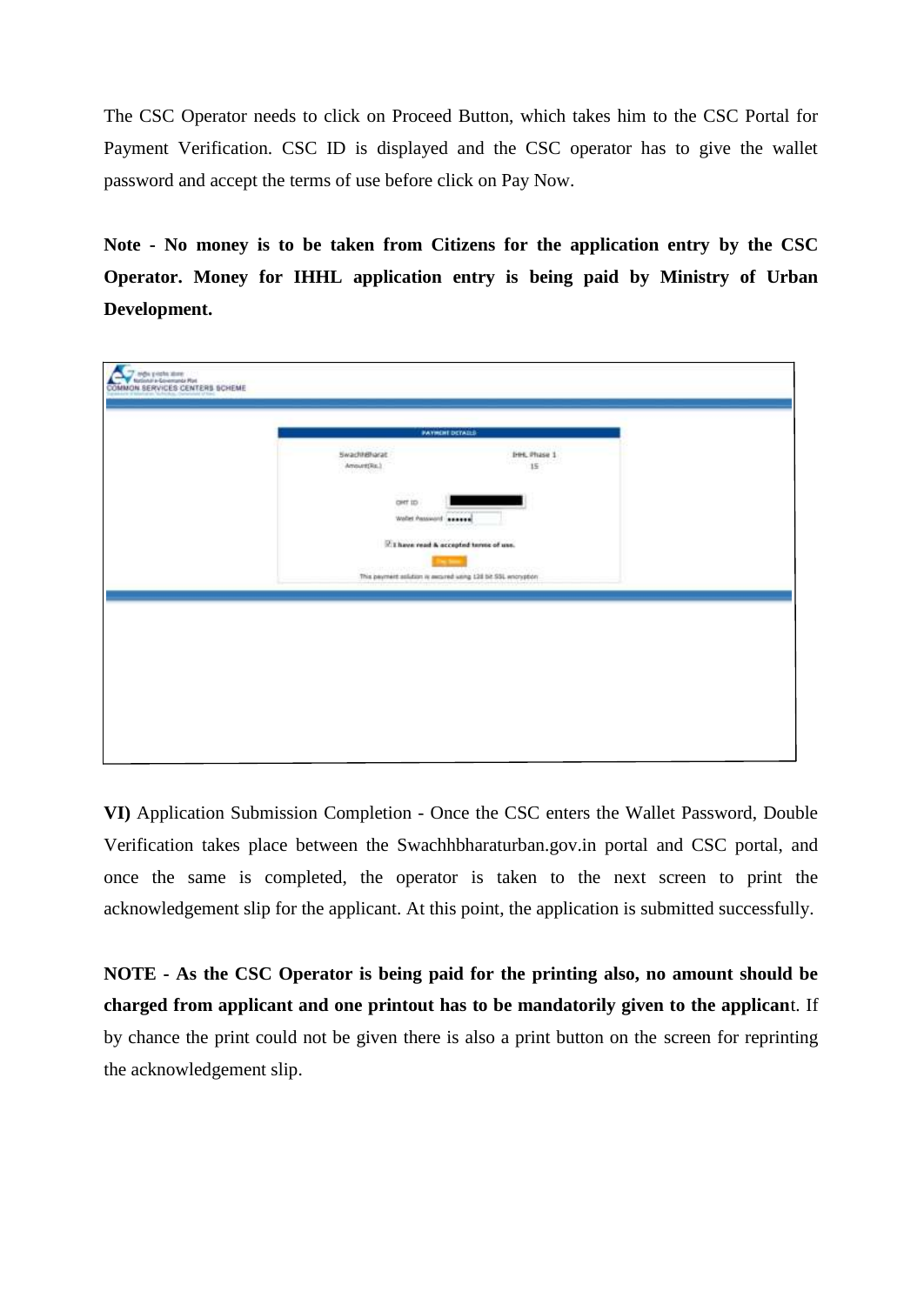

The IHHL Application Acknowledgement slip is generated with Application ID and Bank Account Detail of the applicant as displayed below. It will also give the CSC ID on the acknowledgement slip. Also message related to successful submission of Application with Application ID is sent to the applicant by SMS.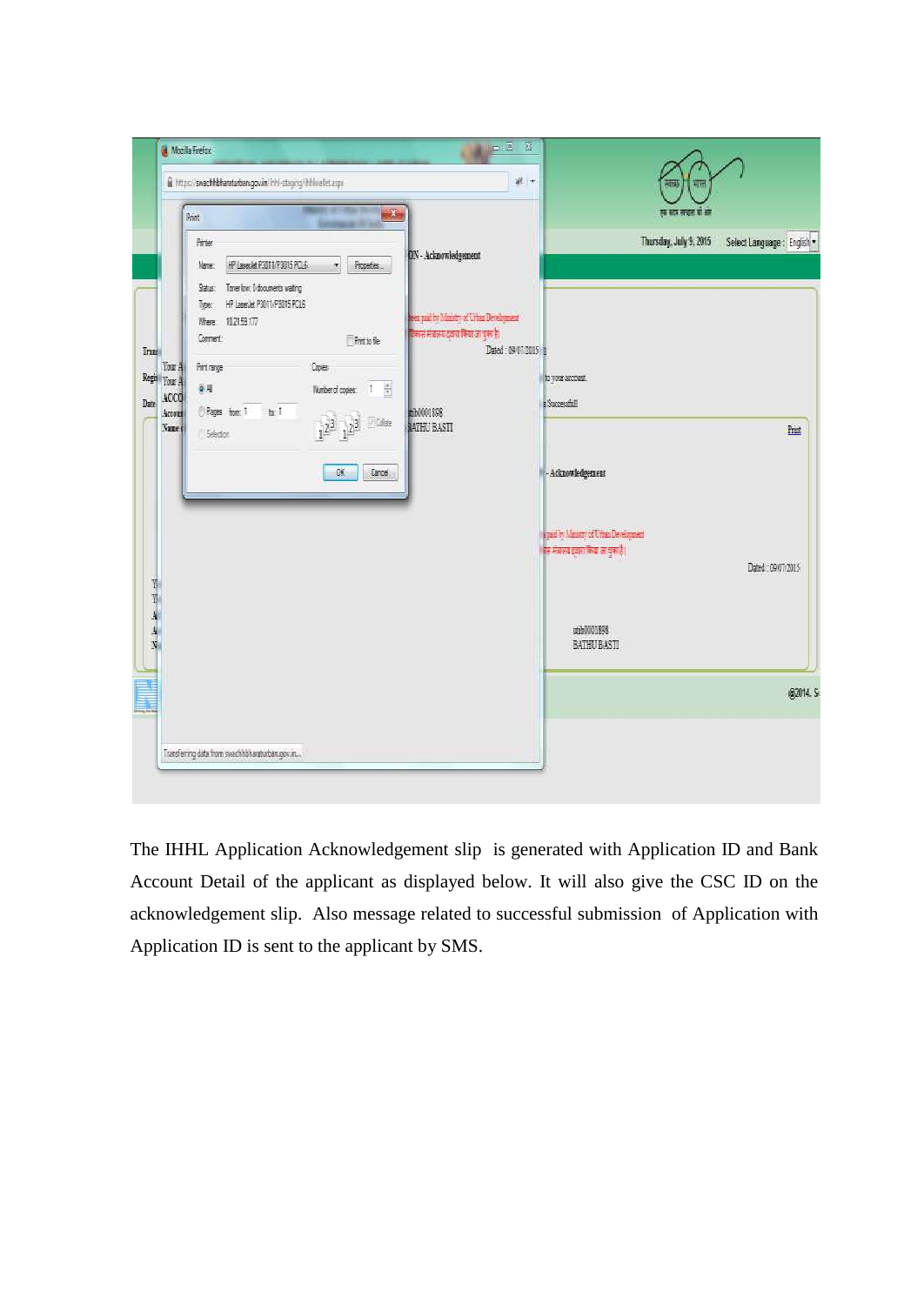

Click on Go Back button to clear screen and go back for fresh application entry. Again a fresh Application can be submitted by following the above process for another Applicant.

# **Part II Constructed Toilet Photo Upload**

**Step I same as above.**

**IIB)** Pre-Requisites for Constructed Toilet Photo Upload -

1. Scanned copy of Applicant's Constructed Toilet Photo with Applicant in the photo in .jpg format extension and file length <100 kb. It is mandatory.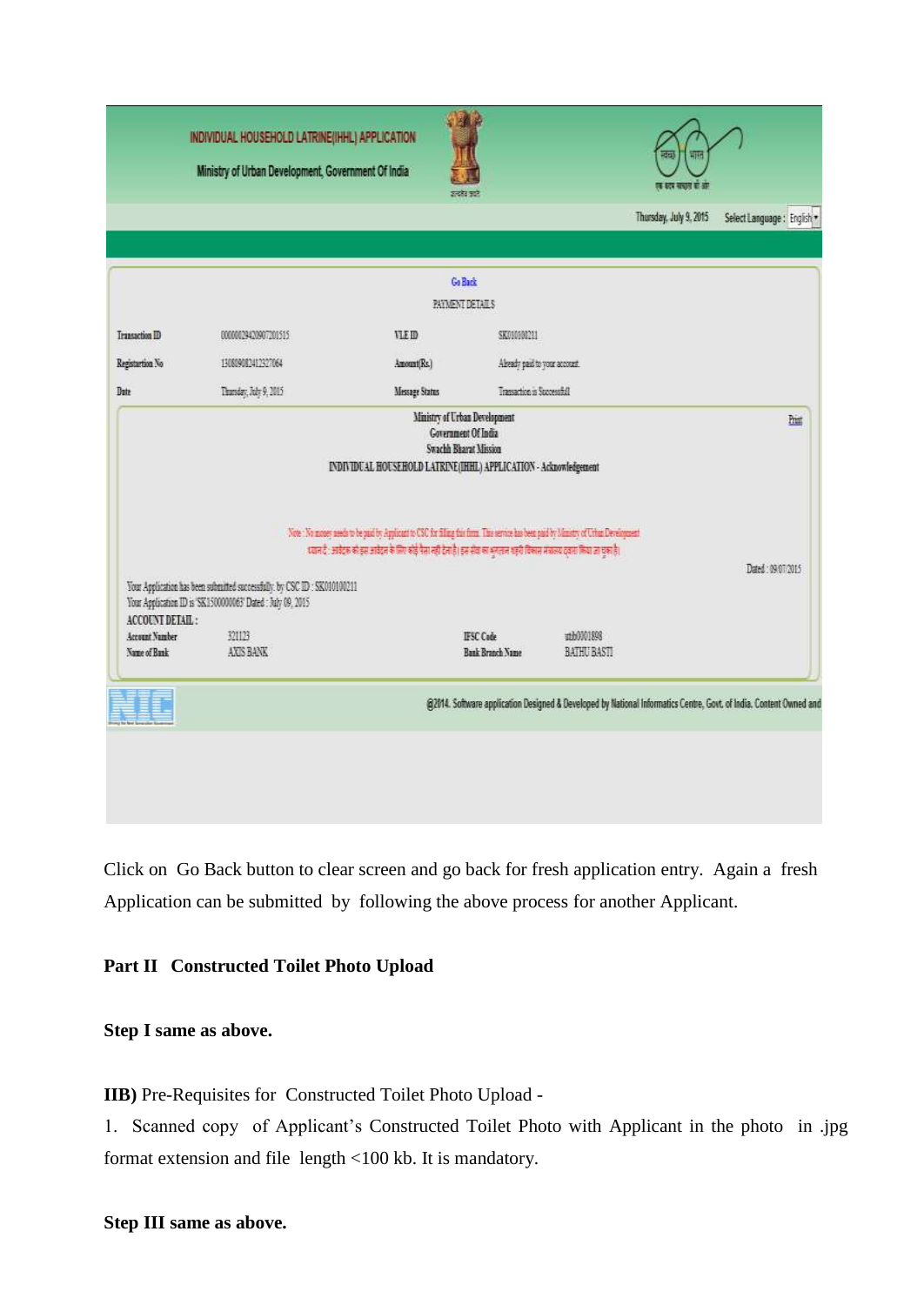### **IV B)** Constructed Toilet Photo upload :

In the Second Menu Option Constructed Toilet Photograph Upload, CSC Login details is displayed at top Left Hand Side of the screen. The CSC Operator needs to fill the Application ID or Name of the applicant and click on Search Button as displayed in the screen below.

|     |                                                 | INDIVIDUAL HOUSEHOLD LATRINE(IHHL) APPLICATION<br>Ministry of Urban Development, Government Of India                                                      |      | इन्द्रीय काले |                       | 類現<br><b>ROCKS</b><br>हर रहा सदस से सं |                    |
|-----|-------------------------------------------------|-----------------------------------------------------------------------------------------------------------------------------------------------------------|------|---------------|-----------------------|----------------------------------------|--------------------|
|     | Welcome - Gelek Tsewang Lachungpa - SK010100211 |                                                                                                                                                           |      |               | Monday, July 13, 2015 | Select Language: English *             | Logout             |
|     | Apply<br>1. "Indicate Mandatory fields          | INDIVIDUAL HOUSEHOLD LATRINE(IHHL) APPLICATIONS FOR UPLOAD TOILET PHOTOGRAPH<br>2. Photograph should be in jpg format and size should be less than 100kb. |      |               |                       |                                        |                    |
|     | Application ID                                  | APPLICATION ID                                                                                                                                            | Name |               | NAME                  | Search                                 |                    |
| II. |                                                 |                                                                                                                                                           |      |               |                       |                                        | @2014. Software ap |
|     |                                                 |                                                                                                                                                           |      |               |                       |                                        |                    |

If Application Id is given the exact details of the applicant will come, if Applicant name is given then one or more applications matching the search criteria will be displayed and the CSC operator has to view details for exact match for uploading the photo details.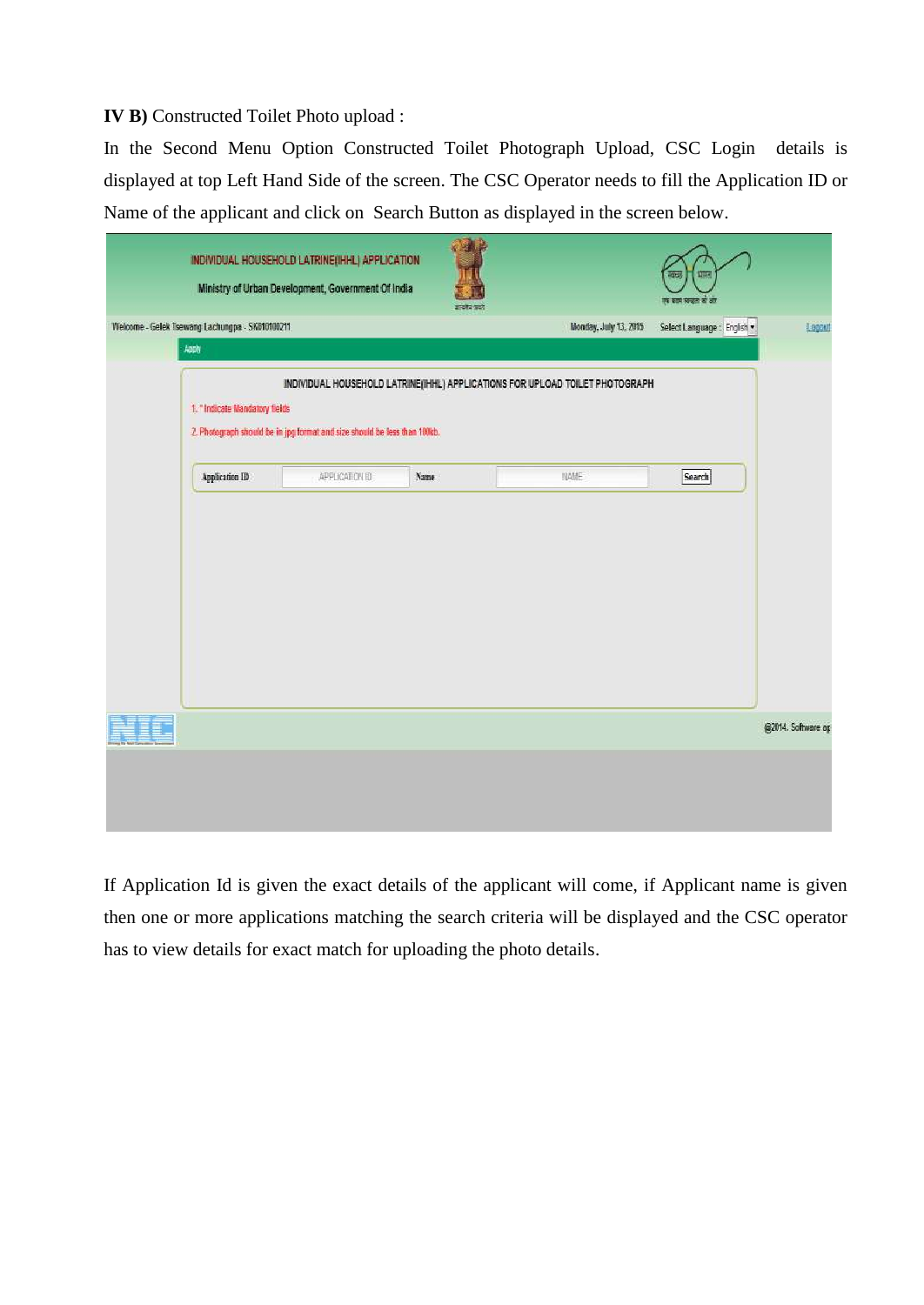